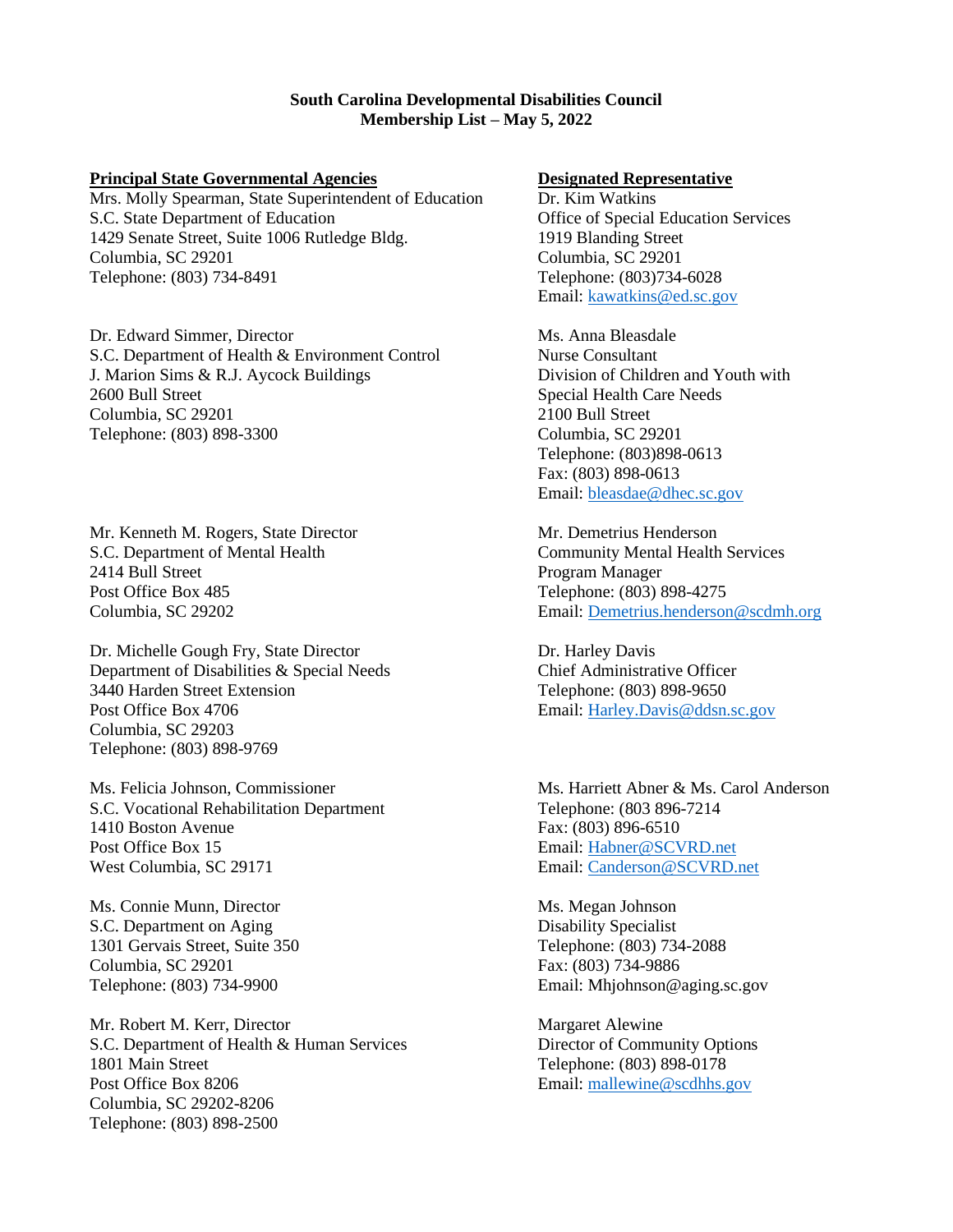#### **Non-Governmental Agencies and Organizations**

Dr. David A. Rotholz, Director Center for Disability Resources USC, School of Medicine Columbia, SC 29208 Telephone: (803) 935-7819 Email: [David.Rotholz@uscmed.sc.edu](mailto:David.Rotholz@uscmed.sc.edu)

Ms. Beth Franco, Executive Director Disability Rights South Carolina 3710 Landmark Drive, Suite 208 Columbia, SC 29204 Telephone: (803) 217-6713 Email: [Franco@pandasc.org](mailto:Franco@pandasc.org)

Ms. Jerri Davison Able South Carolina 135 Edinburgh St., Suite 101 Greenville, SC 29607 Telephone: (803) 779-5121 Email: [jdavison@able-sc.org](mailto:jdavison@able-sc.org) Exp: 12/8/2024

# **Consumers**

Mr. Derrick Means 105 Ramsey Drive Union, SC 29379 Telephone: (864-251-3052 Email: [meansderrick1@gmail.com](mailto:meansderrick1@gmail.com) Exp. 9/30/24

Mr. Gerald Frazier 1225 Friarsgate Blvd. Irmo, SC 29063 Telephone: (803)518-9281 Email: Gerald.frazie[r1@aol.com](mailto:1@aol.com) Exp. 9/30/24

Ms. Allison Danielle Sartin 136 Cambridge Avenue W. Apt 1 Greenwood, SC 29646 Telephone: (864) 450-7929 Email: [Sartindanielle0@gmail.com](mailto:Sartindanielle0@gmail.com) Exp. 9/30/22

Mr. John Green 29 Greenwood Avenue Shores Point, Apt. B5 Ware Shoals, SC 29692 Telephone: (864) 389-4303 Email: [Johngreen19jg73@gmail.com](mailto:Johngreen19jg73@gmail.com) Exp. 09/30/25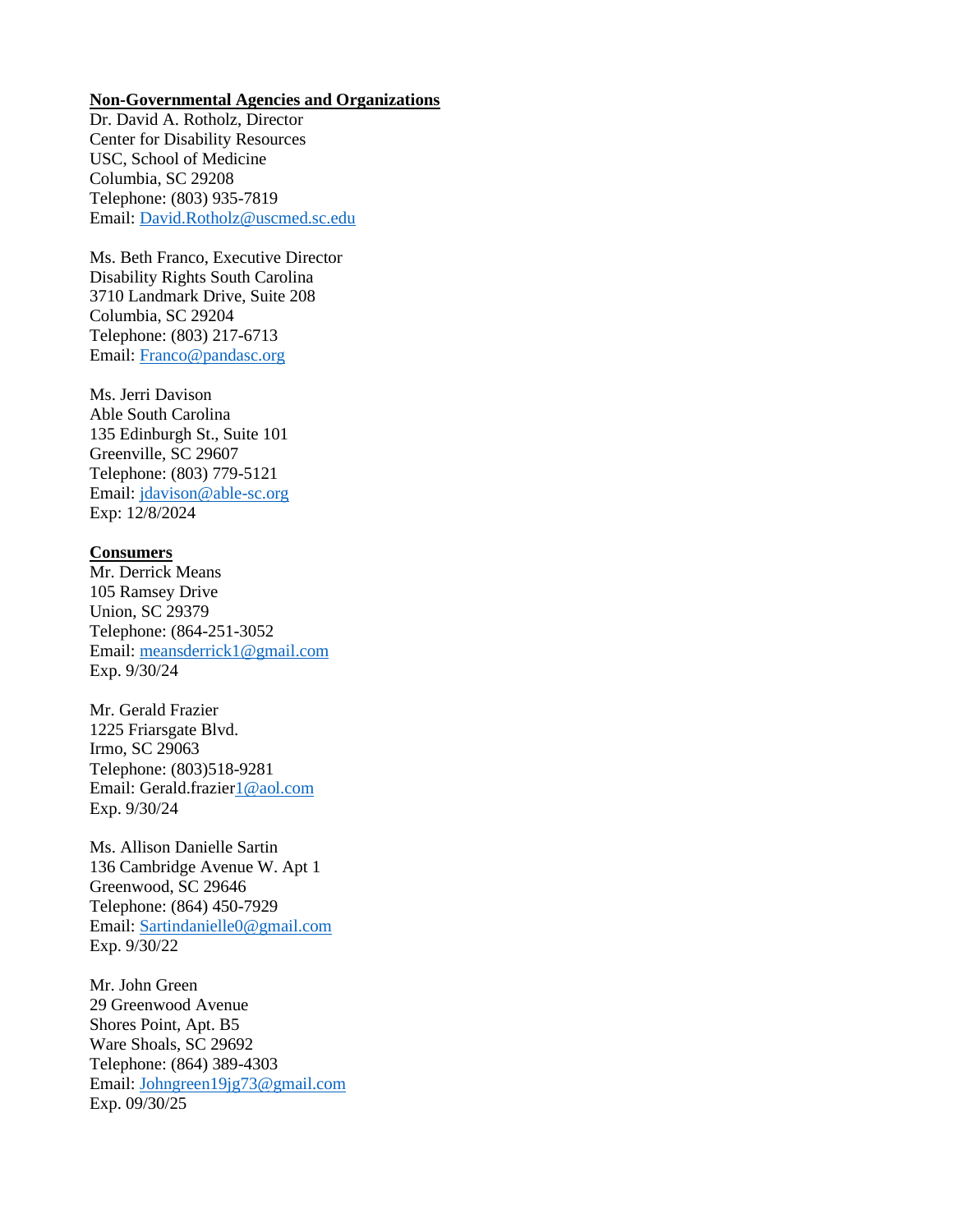Mrs. Michelle Barefoot 1766 N. Old Georgetown Rd. Scranton, SC 29592 Telephone: (843) 598-4503 Email: [Joeybrft6@gmail.com](mailto:Joeybrft6@gmail.com) Exp. 09/30/23

### **Parents or Guardians of Persons with ID/DD**

Suzanne Wingard 1800 Saint Julian Place, Suite 104 Columbia, SC 29204 Telephone: (803) 995-9758 Email: [swingard@familyconnection.sc.org](mailto:swingard@familyconnection.sc.org) Exp. 09/30/23

Mrs. Elizabeth Smithson 632 White Chapel Circle Charleston, SC 29412 Telephone: (910) 736-1861 Email: [lizsmithson@innovativepediatrictherapy.org](mailto:lizsmithson@innovativepediatrictherapy.org) Exp. 08/30/23

Ms. Trayci Brazell 1108 Goffman Rd. Eastover, SC 29044 Telephone: (803) 446-9631 Email: [trayci.brazell@gmail.com](mailto:trayci.brazell@gmail.com) Exp. 08/30/25

Ms. Kristi Moore 1620 Boyd Road Blackstock, SC 29014-8801 Telephone: (803) 581-6445 Email: [krstcoleman@yahoo.com](mailto:krstcoleman@yahoo.com) Exp. 09/30/25

Amy Hibbs 101 Angeline Way Simpsonville, SC 29681 Telephone: (502) 500-9685 Email: [Hibbs.amy@gmail.com](mailto:Hibbs.amy@gmail.com) Exp. 09/30/24

# **Consumers or parents or guardians or immediate relatives**

Mr. Joseph Barefoot 1766 N. Old Georgetown Rd. Scranton, SC 29591 Telephone: (843) 598-4503 Email: [Joeybrft6@gmail.com](mailto:Joeybrft6@gmail.com) Exp 09/30/22